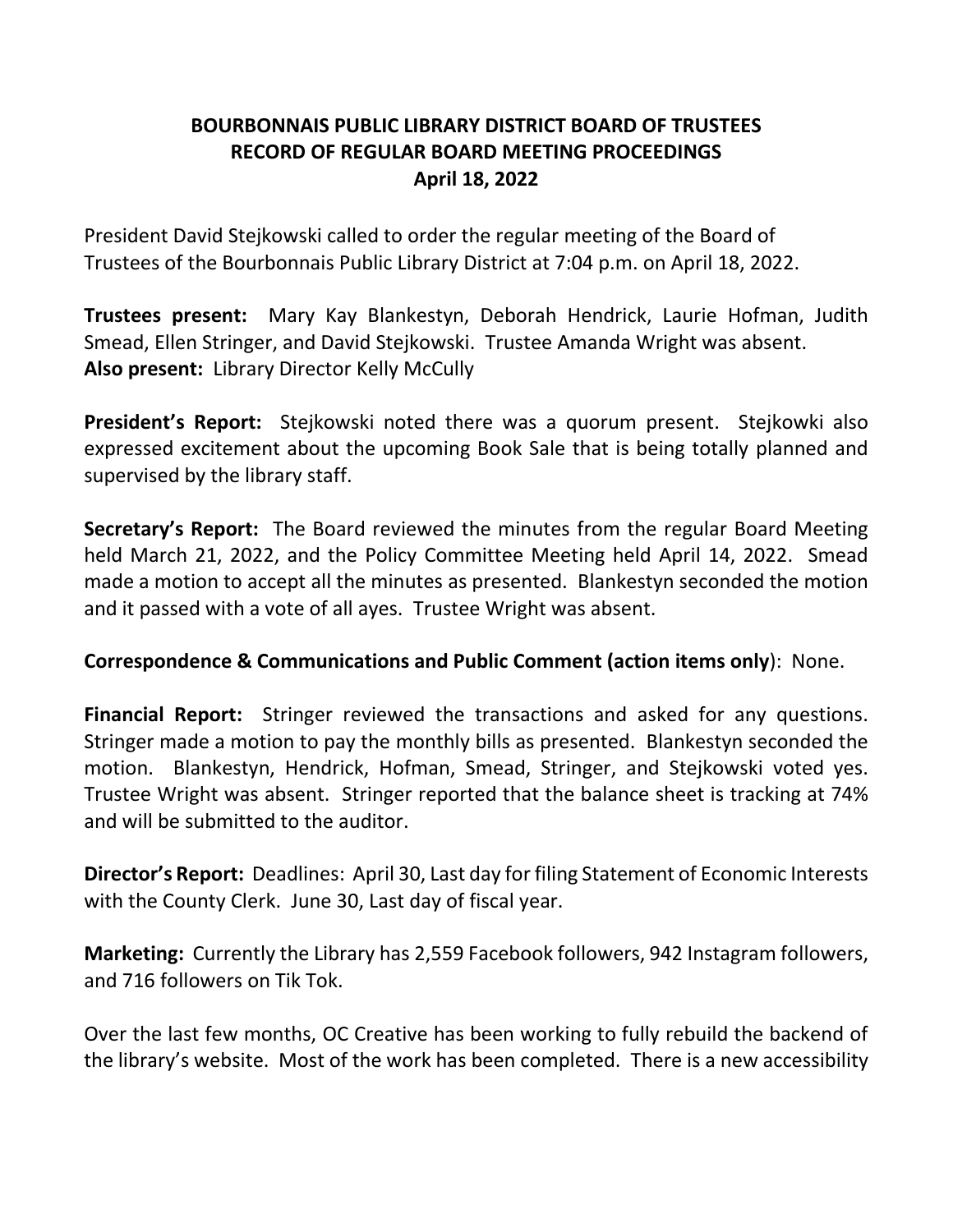tool from UserWay in the top right corner of the site. The tool offers a variety of accessibility options and moves the library's website further towards ADA compliance.

Beginning in May 2022, library patrons will be able to register for programs directly from the BPL website. This feature can be accessed by going into the Events page. Programs that require registration will have a 'Register' button next to the details of the program. When a program has reached capacity, a 'SOLD OUT' notice is posted next to the program.

**Adult Services:** 178 new titles were added to the Fiction, Large Print, Graphic Novels, and New Fiction collections. A bar graph was included showing March Circulation Statistics. The Fiction statistics were particularly impressive in March 2022! The Department continues to work on weeding items to make space for new materials. Most weeded items will be included in the upcoming Book Sale.

The Adult Services Supervisor has started the process to offer notary services to the public. Hopefully, the Library will be able to offer this popular service to library patrons again soon.

The Library offers two book clubs for adults. *Read Between the Lines* meets the second Tuesday of the month at 10 a.m. This fiction book club has requested the addition of a social hour at 9 a.m. before the book club meeting so they can enjoy coffee, refreshments, and conversation before the book discussion. Novels at Night meets the third Wednesday of the month at 6 p.m. This book club meets at the Barnes & Noble Café to discuss nonfiction, fiction, and graphic novel selections.

**Children's Services:** In-person storytimes are back! Starting in April, the Children's Department began to offer Family Storytime at 10 a.m. on Mondays and Wednesdays. A new Baby Storytime has been added at 10 a.m. on Fridays. Storytime programs have already received an enthusiastic response!

The Youth Services Team took a field trip to Arlington Heights, Skokie, and Oak Park Libraries on March 18. They had the opportunity to meet with children and teen librarians, see library collections, and marvel at the library spaces, including Arlington Heights' stand-alone Makerplace. The YS Team discovered that even with the abundance of resources at these suburban libraries, they shared similar challenges and opportunities as staff members working with youth and their families. The field trip proved to be informative and inspirational for the entire YS Team.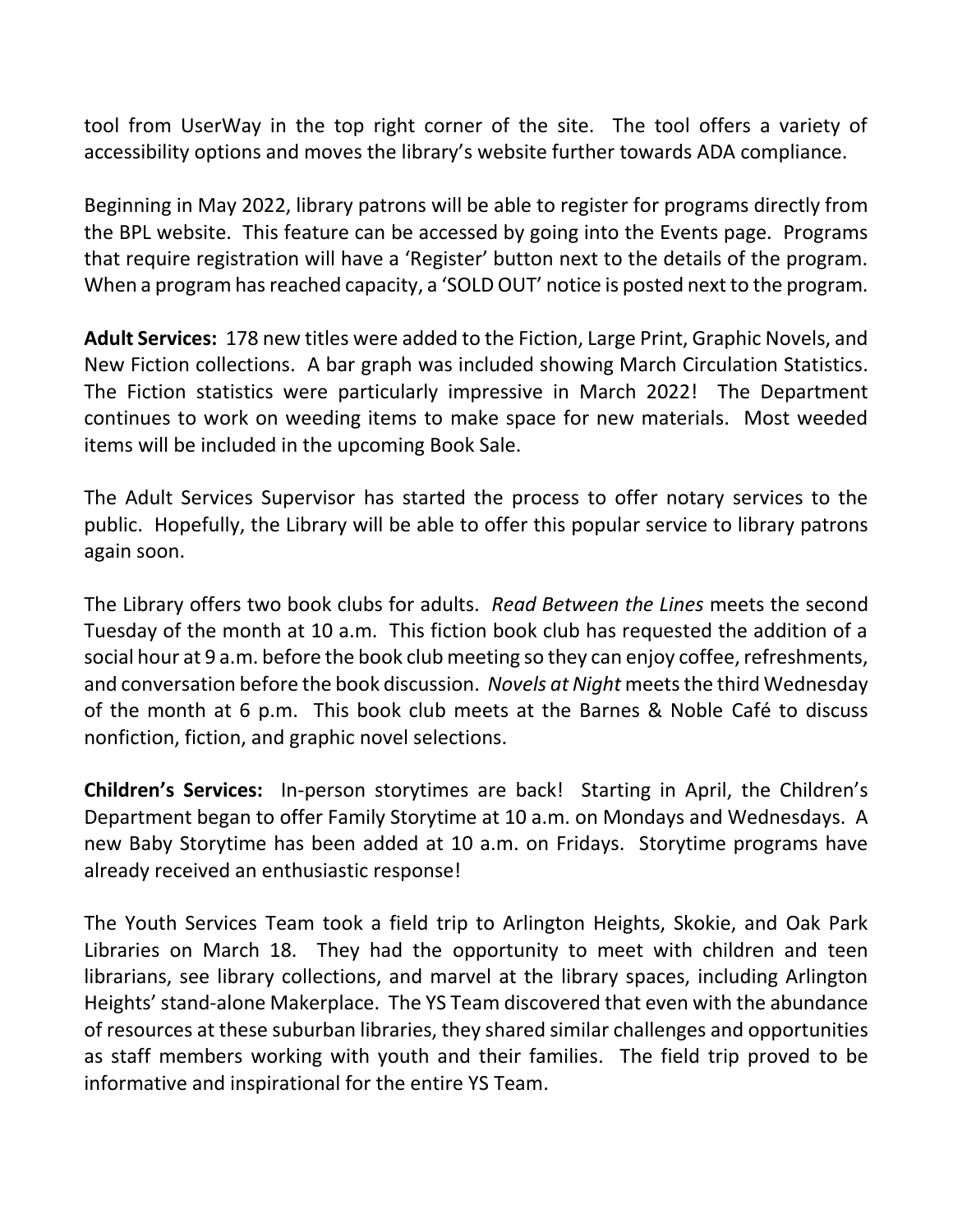**Teen Services:** Even with one week of Spring Break, TLC had a record setting month in March with 285 teens in attendance. The entire YS Team has worked diligently to create a welcoming and interactive space for teens. The success of TLC reflects the connections that have been made and the thoughtfulness that continues to go into this valuable program. TLC and the YS Team will celebrate the end of the school year with a farewell party in May.

**Circulation Services & Technical Services:** Circulation Services made 141 new library cards in March. This is up over 100% from the 56 cards that were made in March 2021.

412 new items were added to the collection. 678 items were weeded from the collection.

Collection managers throughout the Library are reviewing the condition of materials and making space for new items. Weeding statistics are typically higher around Book Sale time.

McCully included circulation comparison statistics. BPL circulation was down 3% from 2021 but still led other area libraries with 7,167 circulated items.

**Building & Grounds:** Vital Landscaping performed a spring clean up of landscaping beds on Wednesday, April 6. BPL will contract with them in the spring and fall annually to perform this type of maintenance to the library's planting beds.

Facilities Coordinator, Bill Johnson, is making drywall repairs throughout the Library. He is addressing settling cracks on walls and the ceiling, old water damage, and cracks along columns.

Johnson has installed Walker Display systems in locations throughout the Library. These art and picture hanging systems will allow staff to creatively and securely display and rearrange art in the library spaces. Marketing Coordinator, Katey Moore, suggested this system that is used in museums and art galleries. Katey plans to develop art campaigns and work towards strengthening partnership with local art and historical organizations to acquire artwork for permanent and temporary displays.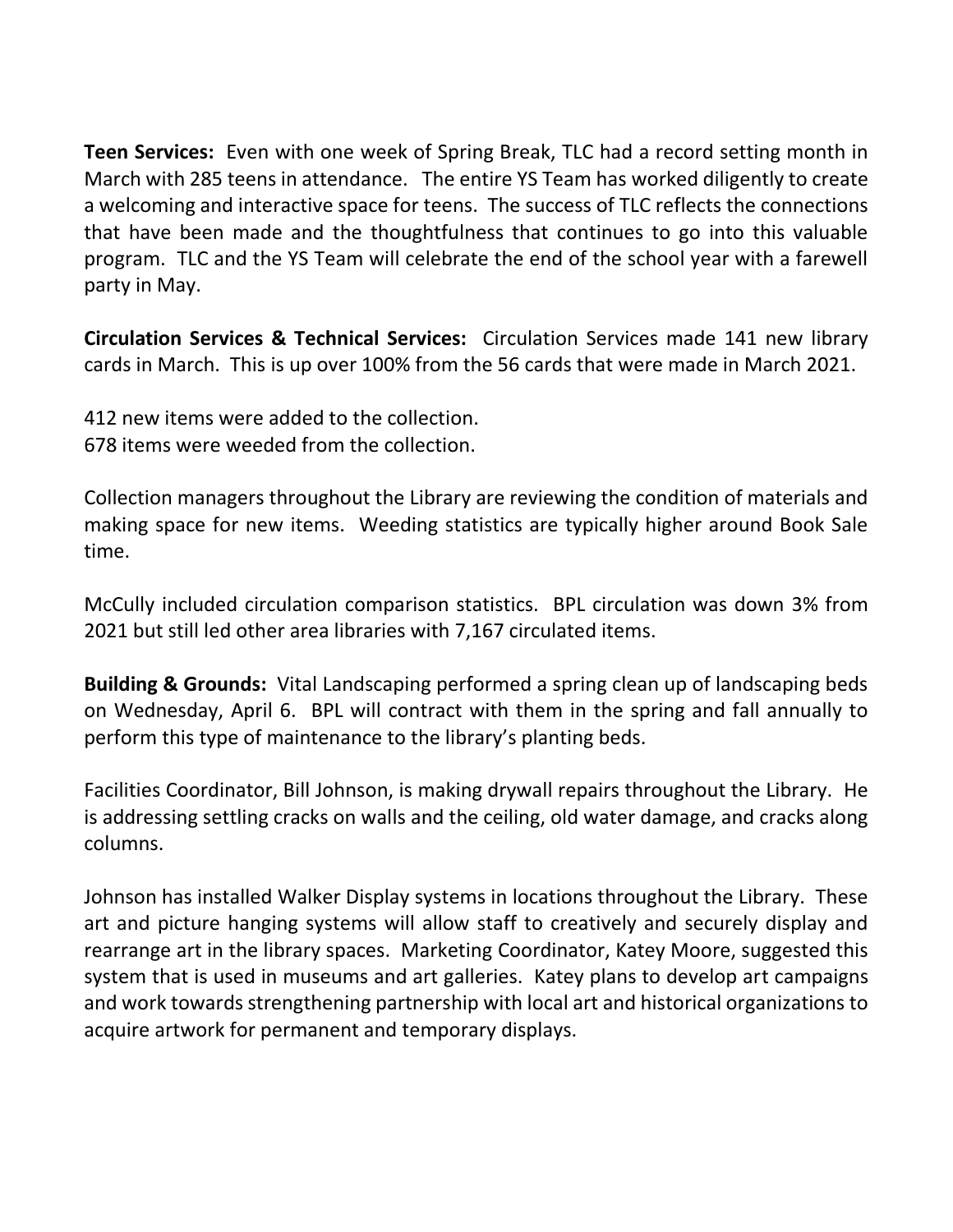**Trustee Training:** Area Training for Librarians & Staff (ATLAS) will hold a Trustee Training Day on Saturday, May 21, from 9 a.m.–12 p.m. at the Alsip-Marionette Park Public Library. The Open Meetings Act, Freedom of Information Act, Closed Sessions, and Evaluating the Library Director will be discussed. Further details are included in an attached flyer. Please email McCully by May 2 to register for the event.

**Safety:** McCully has contacted BESD53 School Resource Officer & ALICE Instructor, Officer Garcia, regarding local incident notifications for the Library. Officer Garcia is currently out on parental leave. A follow up meeting will be scheduled upon his return. McCully will report any updates or suggestions to the Board after the meeting.

**Book Sale:** The Library Book Sale is planned for Thursday, April 21, from 4 p.m. – 8 p.m., Friday, April 22, 10 a.m. – 3 p.m., and Saturday, April 23, 10 a.m. – 2 p.m. (Bag Sale).

**Staff & Trustee Picnic:** The Bourbonnais Public Library Picnic will be held at the Perry Farm Pavilion on Sunday, June 5, starting at 1 p.m. All staff, trustees, and their families are invited.

**Vacation:** McCully will be out of the office Wednesday, May 4, - Monday, May 16. She will return for the May Board meeting on Monday, May 16, at 7 p.m. Please contact any available supervisor during her absence.

## **Committee Reports:**

**Personnel:** A meeting is scheduled for Thursday, April 28, at 1:00 p.m. with BPL Supervisory Team in preparation for Library Director's Annual Evaluation. **Finance:** None. **Policy:** Meeting held Thursday, April 14. **Building and Grounds:** None. **Long Range Planning:** None.

**Unfinished Business:** None.

## **New Business:**

Approve Policy Committee Recommendations: Blankestyn made a motion to accept the recommendations of the Policy Committee concerning the revisions to *Trustee & Legal Requirements 01-09 Organizational Chart*, *Serving Our Public 03-15 Circulation*, and